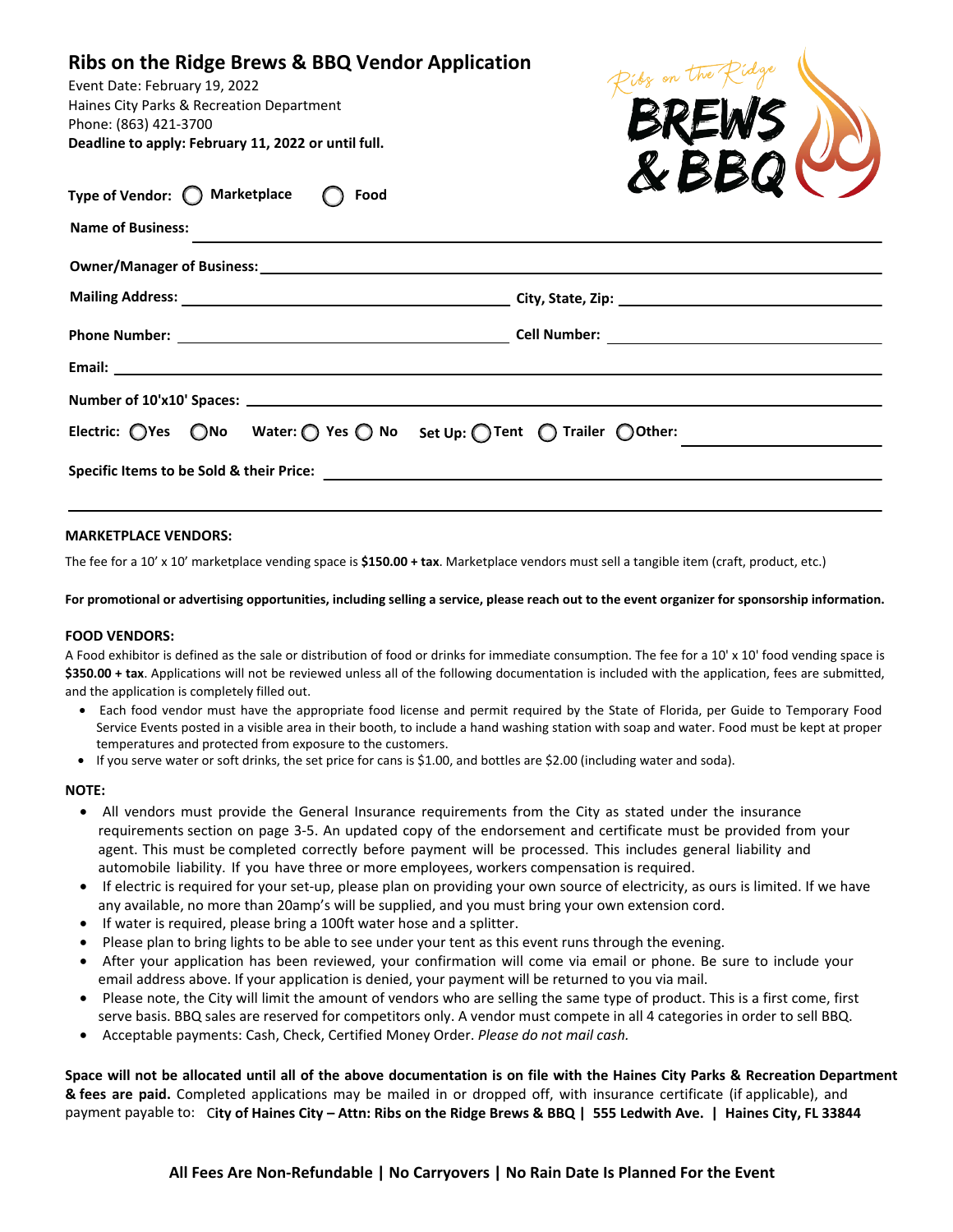# **Exhibitor Agreement**

### **RULES & REGULATIONS:**

- Vendors will be permitted to set up on Friday from 2 PM until 4 PM. Saturday set up will begin at 8 AM until 9 AM. All vendors must be set up no later than 9:00 AM and all vehicles must be removed from the vending area. The event will be held on Saturday, February 19th from 10 AM - 5 PM.
- Please do not arrive before the scheduled set up times.
- Due to safety reasons, vehicles will not be allowed to re-enter the vending area until after the close of the event and foot traffic is dispersed. No exceptions. (A hand truck is recommended).
- Parking is available along the streets surrounding the park, and is available on a first come, first served basis only. Due to the high volume of vendors and BBQ teams at this event, it is recommended that you unload all of your belongings at your assigned vending space and park your vehicle, before setting up your display. This will help keep the lane open and prevent any back up of vendors waiting to get to their space.
- Failure to be set up and remove your vehicle by the designated time may result in denial of your application for future events.
- New vendors must submit a photograph of their booth and display. We do not allow "flea market" type vending.
- Vendors are prohibited from shouting their products in an attempt to gain customers.
- To ensure the safety of all attendees, we will need your help to follow safety precautions per CDC guidelines. We are highly encouraging all vendors to wear gloves and a face covering to limit contact. Gloves and face masks will be provided to vendors, if needed. Each vendor is encouraged to provide available sanitizer for visitors of their booth.
- If approved, Haines City Parks & Recreation Staff shall provide vendors with a designated space, approximately 10'x10'.
- The location shall be at the sole discretion of said Staff and will be marked the day prior to the event.
- The events sponsored by the Haines City Parks & Recreation Department are family-oriented. Vendors are prohibited from selling items that are vulgar or offensive or that go against family values.
- Vendors shall be responsible for display materials, including tables, canopies, umbrellas, etc.
- Vendors are prohibited from putting stakes in the concrete/asphalt or great lawn for any reason.
- Vendors are encouraged to make their displays sturdy and wind-proof, and to keep rolls of plastic on hand in case of rain.
- The Haines City Parks & Recreation Department, the Staff and/or volunteers will not be responsible for loss or damage to any property. Accordingly, each vendor shall take all necessary precautions to protect valuables.
- Vendors must keep their designated area clean and provide garbage bags for vending materials (i.e. boxes, containers, large bags, etc.).
- At the close of the event, all garbage must be taken with you.
- At the completion of the event on Saturday, all concessions must be moved out of the area. Units shall not be left overnight.
- Each vendor may be subject to a fire inspection at any time during the event. Please review the checklist to ensure you have the proper equipment to be in compliance upon inspection of the Haines City Fire Department.

### **Food Distribution Checklist for Fire Inspection required by the Haines City Fire Department**

- Fuel Cylinders properly stored or mounted 69-3-12-33
- Flexible hose and or piping in good repair 69-3-12-5-1-6
- Cooking appliances and exhaust hoods and ducts free from grease Accumulation 50-5-4
- Suppression systems in service and have current SFM approved tag 50-5-2-1
- Class K extinguisher provided if cooking method produces grease laden vapors and have a current SFM approved tag 13-6-7-4-5
- At least one fire extinguisher with a minimum 3A-40BC rating provided 13-6-1
- All electrical appliances, fixtures, equipment or wiring shall be installed and maintained in accordance with NFPA 70, National Electrical Code
- Portable electric generators shall be operated in accordance with the manufacturer's specifications, instructions and safety precautions.
- 701 NFPA Fire Retardant Tent
- No open flame or grease and latent vapors under non-rated tent
- Extension cords must be UL rated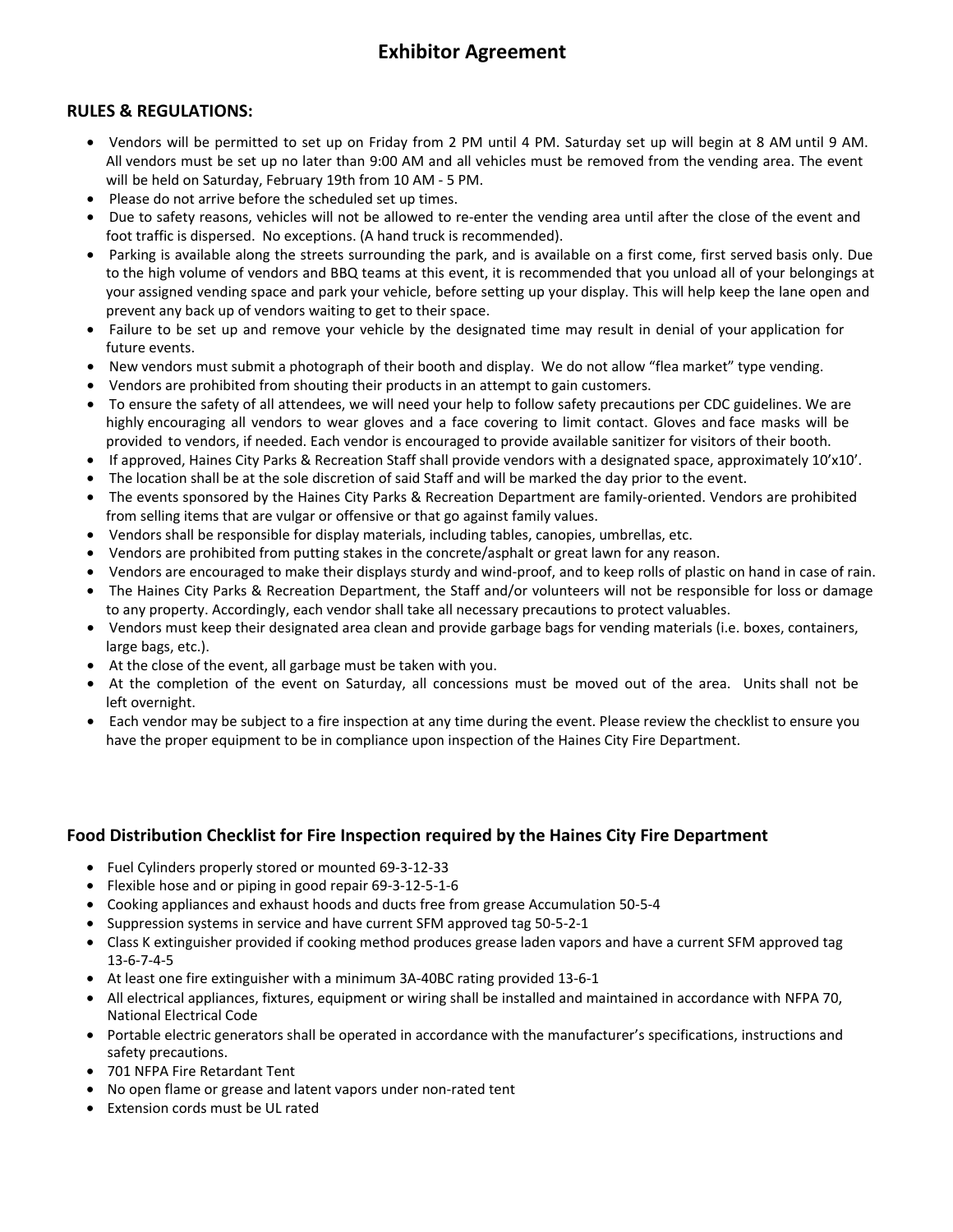## **INSURANCE REQUIREMENTS (PAGES 3-5)**

As a condition precedent to the effectiveness of this Agreement, during the term of this Agreement and during any renewal or extension term of this Agreement, the Contractor, at its sole expense, shall provide insurance of such types and with such terms and limits as noted below. Providing proof of and maintaining adequate insurance coverage are material obligations of the Contractor. The Contractor shall provide the City a certificate of insurance evidencing such coverage. The Contractor's insurance coverage shall be primary insurance for all applicable policies. The limits of coverage under each policy maintained by the Contractor shall not be interpreted as limiting the Contractor's liability and obligations under this Agreement. All insurance policies shall be through insurers authorized or eligible to write policies in the State of Florida and possess an A.M. Best rating of A-, VII or better, subject to approval by the City's Risk Manager.

The coverages, limits, and/or endorsements required herein protect the interests of the City, and these coverages, limits, and/or endorsements shall in no way be required to be relied upon by the Contractor for assessing the extent or determining appropriate types and limits of coverage to protect the contractor against any loss exposures, whether as a result of this Agreement or otherwise. The requirements contained herein, as well as the City's review or acknowledgment, are not intended to and shall not in any manner limit or qualify the liabilities and obligations assumed by the Contractor under this Agreement.

The following insurance policies and coverages are required:

#### **Commercial General Liability**

Coverage must be afforded under a Commercial General Liability policy with limits not less than:

- \$1,000,000 each occurrence and \$2,000,000 project aggregate for Bodily Injury, Property Damage, and Personal and Advertising Injury
- \$1,000,000 each occurrence and \$2,000,000 project aggregate for Products and Completed **Operations**

Policy must include coverage for contractual liability and independent contractors.

The City, a Florida municipal corporation, its officials, employees, and volunteers are to be covered as an additional insured with a CG 20 26 04 13 Additional Insured – Designated Person or Organization Endorsement or similar endorsement providing equal or broader Additional Insured Coverage with respect to liability arising out of activities performed by or on behalf of the Contractor. The coverage shall contain no special limitation on the scope of protection afforded to the City, its officials, employees, and volunteers.

Projects over \$10,000,000, contractor shall maintain \$3,000,000 general liability coverage for each occurrence.

#### **Business Automobile Liability**

Coverage must be afforded for all Owned, Hired, Scheduled, and Non-Owned vehicles for Bodily Injury and Property Damage in an amount not less than \$1,000,000 combined single limit each accident.

If the Contractor does not own vehicles, the Contractor shall maintain coverage for Hired and Non-Owned Auto Liability, which may be satisfied by way of endorsement to the Commercial General Liability policy or separate Business Auto Liability policy.

#### **Workers' Compensation and Employer's Liability**

Coverage must be afforded per Chapter 440, Florida Statutes. Any person or entity performing work for or on behalf of the City must provide Workers' Compensation insurance. Exceptions and exemptions will be allowed by the City's Risk Manager, if they are in accordance with Florida Statute.

The Contractor waives, and the Contractor shall ensure that the Contractor's insurance carrier waives, all subrogation rights against the City and the City's officers, employees, and volunteers for all losses or damages. The City requires the policy to be endorsed with WC 00 03 13 Waiver of our Right to Recover from Others or equivalent.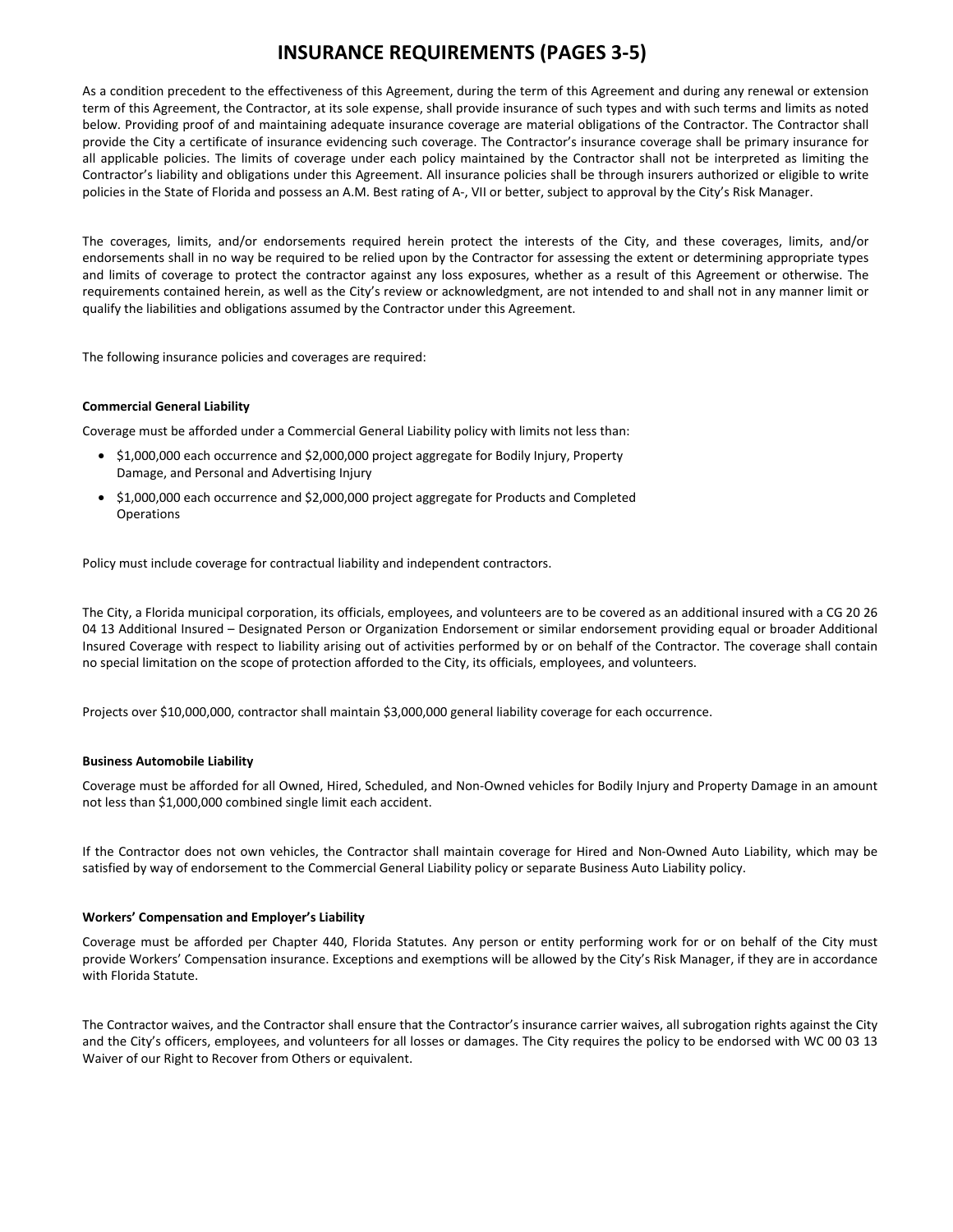The Contractor must be in compliance with all applicable State and federal workers' compensation laws, including the U.S. Longshore Harbor Workers' Act and the Jones Act, if applicable.

#### **Insurance Certificate Requirements**

- The Contractor shall provide the City with valid Certificates of Insurance (binders are unacceptable) no later than thirty (30) days prior to the start of work contemplated in this Agreement.
- The Contractor shall provide to the City a Certificate of Insurance having a thirty (30) day notice of cancellation; ten (10) days' notice if cancellation is for nonpayment of premium.
- In the event that the insurer is unable to accommodate the cancellation notice requirement, it shall be the responsibility of the Contractor to provide the proper notice. Such notification will be in writing by registered mail, return receipt requested, and addressed to the certificate holder.
- In the event the Agreement term goes beyond the expiration date of the insurance policy, the Contractor shall provide the City with an updated Certificate of Insurance no later than ten (10) days prior to the expiration of the insurance currently in effect. The City reserves the right to suspend the Agreement until this requirement is met.
- The Certificate of Insurance shall indicate whether coverage is provided under a claims-made or occurrence form. If any coverage is provided on a claims-made form, the Certificate of Insurance must show a retroactive date, which shall be the effective date of the initial contract or prior.
- The City shall be named as an Additional Insured on all liability policies, with the exception of Workers' Compensation.
- The City shall be granted a Waiver of Subrogation on the Contractor's Workers' Compensation insurance policy.
- The title of the Agreement, Bid/Contract number, event dates, or other identifying reference must be listed on the Certificate of Insurance.

#### **The Certificate Holder should read as follows:**

City of Haines City 620 E. Main St. Haines City, FL 33844

The Contractor has the sole responsibility for all insurance premiums and shall be fully and solely responsible for any costs or expenses as a result of a coverage deductible, co-insurance penalty, or self-insured retention; including any loss not covered because of the operation of such deductible, coinsurance penalty, self-insured retention, or coverage exclusion or limitation. Any costs for adding the City as an Additional Insured shall be at the Contractor's expense.

If the Contractor's primary insurance policy/policies do not meet the minimum requirements, as set forth in this Agreement, the Contractor may provide evidence of an Umbrella/Excess insurance policy to comply with this requirement.

The Contractor's insurance coverage shall be primary insurance as respects to the City, a Florida municipal corporation, its officials, employees, and volunteers. Any insurance or self-insurance maintained by the City, a Florida municipal corporation, its officials, employees, or volunteers shall be non-contributory.

Any exclusion or provision in any insurance policy maintained by the Contractor that excludes coverage required in this Agreement shall be deemed unacceptable and shall be considered breach of contract.

All required insurance policies must be maintained until the contract work has been accepted by the City, or until this Agreement is terminated, whichever is later. Any lapse in coverage shall be considered breach of contract. In addition, Contractor must provide to the City confirmation of coverage renewal via an updated certificate should any policies expire prior to the expiration of this Agreement. The City reserves the right to review, at any time, coverage forms and limits of Contractor's insurance policies.

The Contractor shall provide notice of any and all claims, accidents, and any other occurrences associated with this Agreement to the Contractor's insurance company or companies and the City's Risk Management office, as soon as practical.